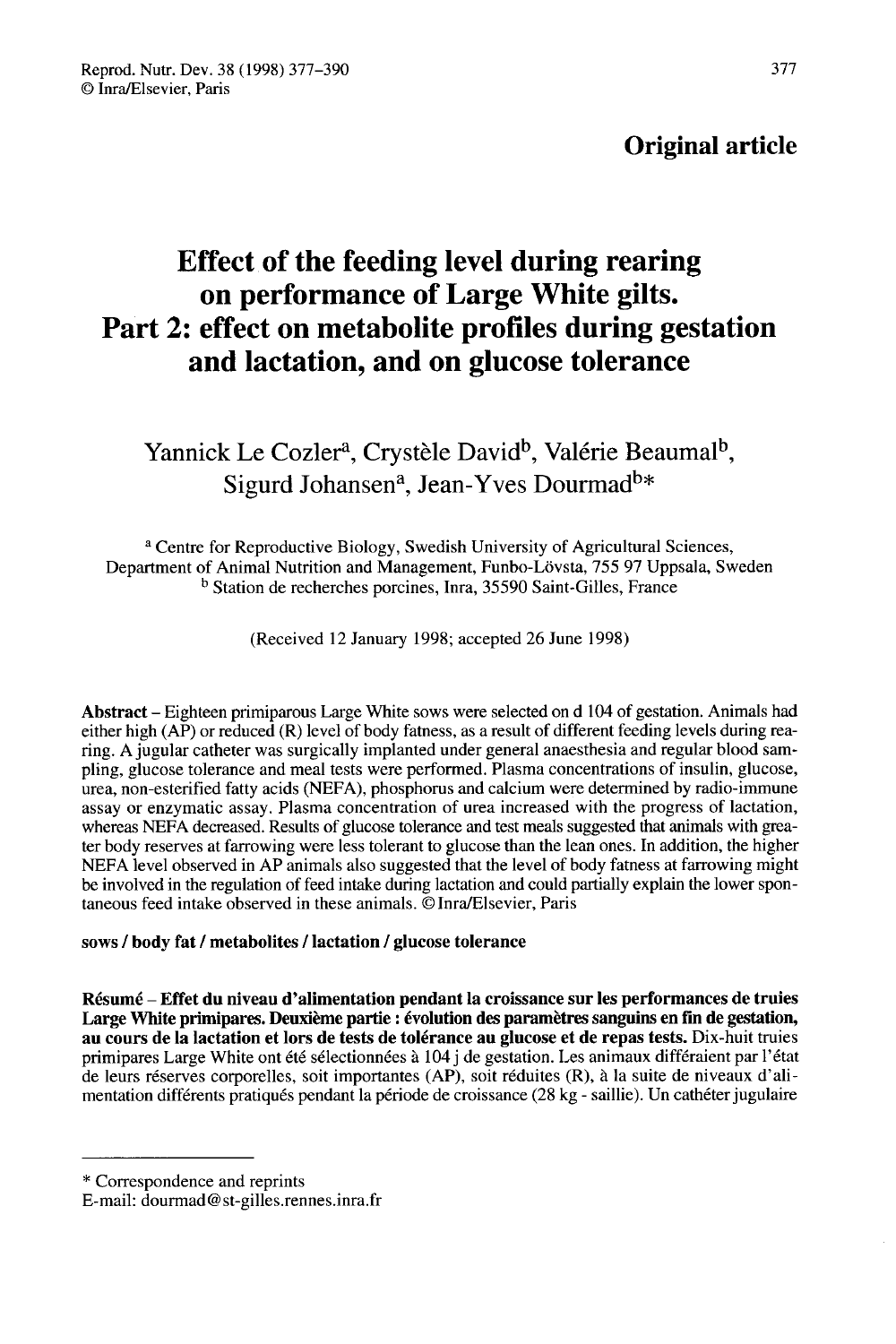était placé sous anesthésie générale afin de réaliser des prélèvements sanguins hebdomadaires, des tests de tolérance au glucose et des repas tests. Les niveaux plasmatiques d'insuline, de glucose, d'acides gras non estérifiés (AGNE), d'urée, de phosphore et de calcium ont été déterminés, soit par des dosages radio-immunologiques, soit par des méthodes enzymatiques. Le niveau plasmatique d'urée augmentait au cours de la lactation, tandis que celui des AGNE tendait à diminuer. Les résultats des tests de tolérance au glucose et des repas tests suggèrent une tolérance moindre au glucose chez les animaux ayant plus de réserves corporelles à la mise bas. Le taux d'AGNE circulant plus élevé chez les animaux AP laisse supposer que le niveau des réserves corporelles à la mise bas pourrait être impliqué dans la régulation de la prise alimentaire pendant la lactation et pourrait aussi expliquer en partie la plus faible ingestion d'aliment observée chez ces animaux. © Inra/Elsevier, Paris

truies / adiposité / métabolites / lactation / tolérance au glucose

## 1. INTRODUCTION

Nutritional requirements of lactating sows depend mainly on their milk production [17]. In practice, because feed intake during lactation is generally too low to meet the requirements, sows lose body weight and backfat and this has been associated with reproductive disorders at weaning [12, 20]. A negative correlation between feed intake during gestation and feed intake during subsequent lactation has been reported in many studies [3, 5, 27]. Similarly, we observed a negative correlation between feeding level during rearing and ad libitum feed intake during lactation [16]. It has been suggested that the level of the body fatness at farrowing could play a major role in the variation of feed intake during lactation [6, 14, 28].

During gestation, physiological modifications occur, such as the increase of the uterine blood flow, in order to convey the nutrients required for the development of foetuses [18]. Similar to women [8], sows have also been reported to become less tolerant to glucose and to have diabetic tendencies with the progress of gestation [2, 7, 23]. Bouillon Hausman et al. [2] noted that pregnant sows fed ad libitum were less tolerant to glucose compared to those fed restrictedly. Recently, glucose tolerance has been reported to be closely connected with piglet mortality [11] and with feed intake during gestation [29]. And, according to Weldon et al. [27], postpartum hypophagia observed in sows fed ad libitum during gestation would be related to a reduced glucose tolerance and insulin resistance.

The aim of the present work was to study the effect of the feeding level during rearing, with the concomitant changes in body reserves at service, on 1) the concentrations of circulating metabolites during late gestation and during lactation, 2) the glucose tolerance in late gestation and mid-lactation.

#### 2. MATERIALS AND METHODS

#### 2.1. Animals and feeding treatment

At 28 kg live weight and 72 days of age on average, purebred Large White gilts were selected according to their body weight and general conformation. The experiment comprised three replicates from January to May 1995. Animals were housed in groups of 4-5 per pen, with individual stalls where they were kept only when they were fed. Half of the females were fed to appetite (AP) twice a day for 1 h each time, whereas the other half (R) received 80 % of the intake of AP gilts from the same replicate, at the same body weight. Females were fed at 0900 and 1500 hours, and the feed consumption of the AP females was recorded each day. All gilts received the same standard rearing diet (13.4 MJ digestible energy (DE) per kg; 18.1 % crude protein (CP); 0.96 % lysine). After service, gilts received individually 2.6 kg/d of a standard gestation diet (12.6 MJ DE/kg; 13.9 % CP; 0.59 % lysine). The day of expected parturition, all females received 1 kg of feed at 0900 hours. After farrowing, they received a standard lactation diet (13.1 MJ DE/kg; 17.1 % CP; 0.90 %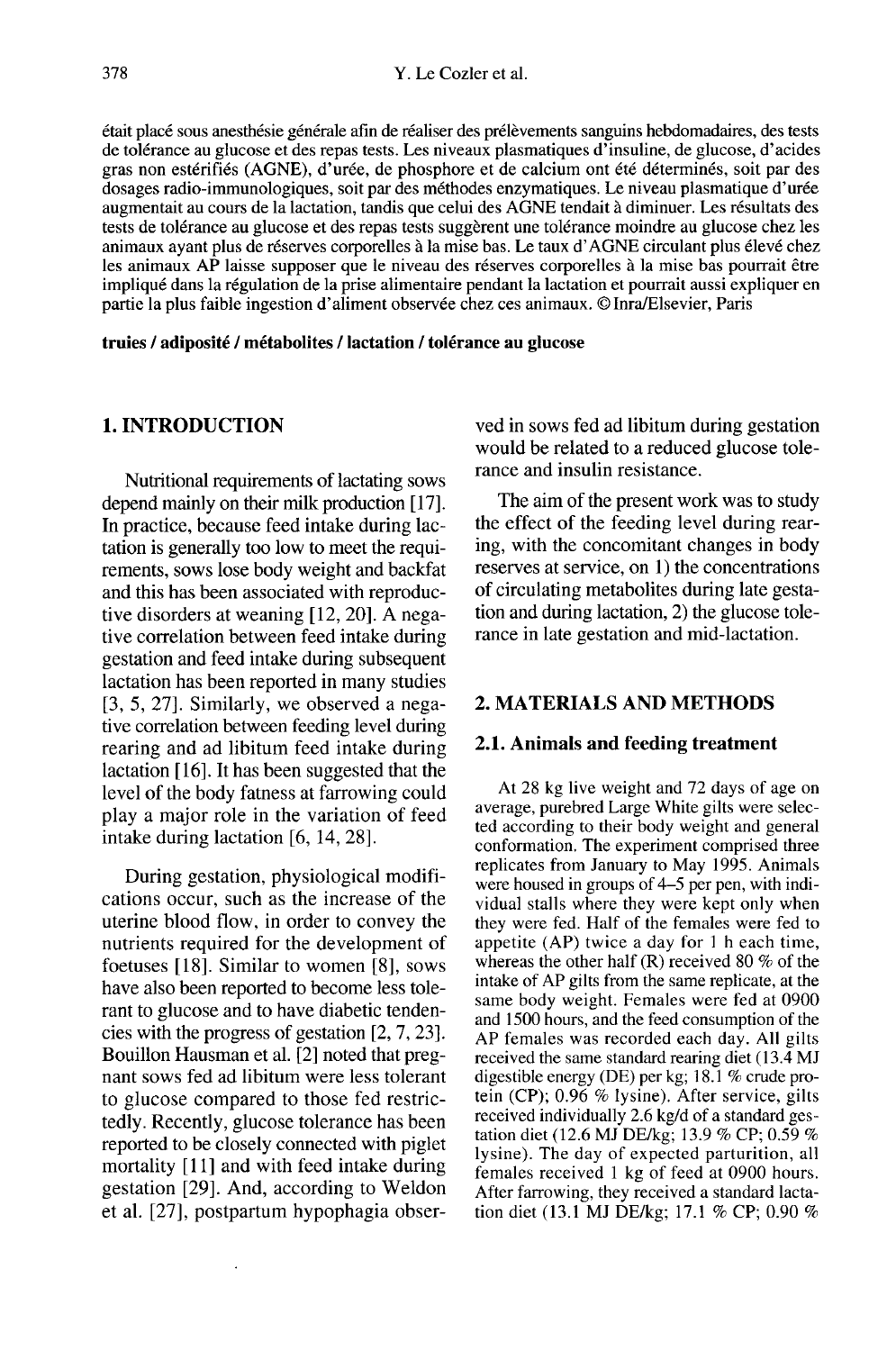lysine). The level of feeding was progressively increased to reach ad libitum from d 5 post-farrowing. From weaning until the end of the experiment, 14 d after weaning, animals received 4.2 kg/d of the gestation diet. Piglets received no creep feed during the experiment and were weaned after three weeks of lactation ( $22 \pm 0.5$  d).

## 2.3. Oestrus and farrowing synchronisation

From d 260, oestrus cycles were synchronised with oral administration of allyl-trenbolone **2.3. Oestrus and farrowing**<br>
synchronisation<br>
From d 260, oestrus cycles were synchronised<br>
with oral administration of allyl-trenbolone<br>
(Regumate®, Roussel-Uclaf, France), as a daily<br>
dose of 20 mg as a top dressing on dose of 20 mg as a top dressing on the feed for 18 d. Two weeks before the expected parturition, the gilts were individually penned, in farrowing crates  $(1.9 \times 2.6 \text{ m})$ , on concrete floor with straw bedding. Parturition was induced at 114 d post-insemination, by a single intra-muscular injection of 2 mL cloprostenol at d 113 of Frame, we give  $\alpha$  real weaks (1.9 × 2.6 m), on concrete floor wing crates (1.9 × 2.6 m), on concrete floor with straw bedding. Parturition was induced at 114 d post-insemination, by a single intra-muscular injection of with straw bedding. Parturition was induced at<br>114 d post-insemination, by a single intra-mus-<br>cular injection of 2 mL cloprostenol at d 113 of<br>gestation (Planate®, Pitman-Moore, USA). A<br>myorelaxant (Monzal®, Boehringer In Germany) and oxytocin (Rhône Merrieux, France) were used when farrowing started to stimulate contractions and facilitate the deliverance of the piglets. Supervision of piglet birth and gilts behaviour was provided during parturition. Litters were standardised to 11 piglets within 48 h of birth, using fostered piglets if necessary.

A full description of animal management and diet compositions has been given by Le Cozler et al. [14].

#### 2.4. Animal selection

Within each of the three batches, six gilts (three from AP treatment and three from R treatment) were selected at the end of gestation. Selection was based on body weight (BW), backfat thickness (BF), legs conformation and day of service. Extreme animals in BW and BF were excluded of the selection, but no difference at farrowing in the average BW and BF was observed between selected and non-selected animals (241 kg and 21 mm).

## 2.5. Operation and weekly blood sampling

On day 104 of gestation, an indwelling Silastic<sup>®</sup> (Dow Corning, Midland, MI, USA) catheter was surgically implanted into one of the jugular veins of the gilts under general anaesthesia and exteriorised on the dorsal side of the neck. Catheters were rinsed every 2 d, with a 10-mL saline solution  $(0.9 \%$  NaCl) containing heparin and antibiotics. Blood samples were regularly collected at 1100 hours for glucose, insulin, nonesterified fatty acids (NEFA), urea, phosphorus and calcium determination. Values were recorded in relation to the parturition date  $(\pm 0.5)$   $(d-5, 0, +5, +10, +20$  and  $+ 27)$ . Blood samples were collected into heparinised tubes (20 pL of 5 000 IU/mL of heparin per tube) and centrifuged at 2 500 rpm for 10 min. After centrifugation, the plasma was stored at  $-20$  °C until assay.

#### 2.6. Glucose tolerance and meal tests

Glucose tolerance tests were performed on d 106 of gestation and d 13 of lactation. After a 17-h fast, 0.5 g of glucose per kg of body weight (30 % glucose anhydride, Braun®, Boulogne, Glucose tolerance tests were performed on d<br>106 of gestation and d 13 of lactation. After a<br>17-h fast, 0.5 g of glucose per kg of body weight<br>(30 % glucose anhydride, Braun<sup>®</sup>, Boulogne,<br>France) was injected intravenously France) was injected intravenously through the jugular catheter. The injection was followed by an injection of 20 mL of a saline solution (0.9 %) NaCI) containing 100 IU heparin/mL. Minute zero was defined as the time at the end of glucose infusion. Blood samples were collected at  $-45$ ,  $i-15, 0, 5, 10, 15, 20, 25, 30, 35, 40, 50, 60, 70,$ 80, 90 and 120 min.

Test meals were performed on d 108 of gestation and d 15 of lactation. After a 17-h fast, gilts received 1.6 kg of the lactation diet. The duration of the meal was recorded and any feed refusals were removed and weighed 30 min after the start of the test, if necessary. Blood samples were collected at -30, -15, 0, 15, 30, 45, 60, 75, 90, 105, 120, 135, 150, 165 and 180 min. Minute zero was defined as the time of the blood sampling which was performed just following the meal deliverance.

During tolerance and test meals blood samples were collected and treated as previously described for the regular samples.

#### 2.7. Chemical analyses

Automated enzymatic methods using a Cobas Mira multichannel analyser (Roche, Basel, Switzerland) were performed to determine concentrations of glucose, phosphorus, calcium (bio-Merrieux kits ref 61273, 61571, 61041; Marcy 1'Etoile, France), NEFA (Wako Chemical NEFA C; Unipath, Dardilly, France), and urea (Urea unimate 5, ref. 07-3685-6; Roche, Neuilly-sur-Seine, France). The intra-assay CV were 1.7 % for a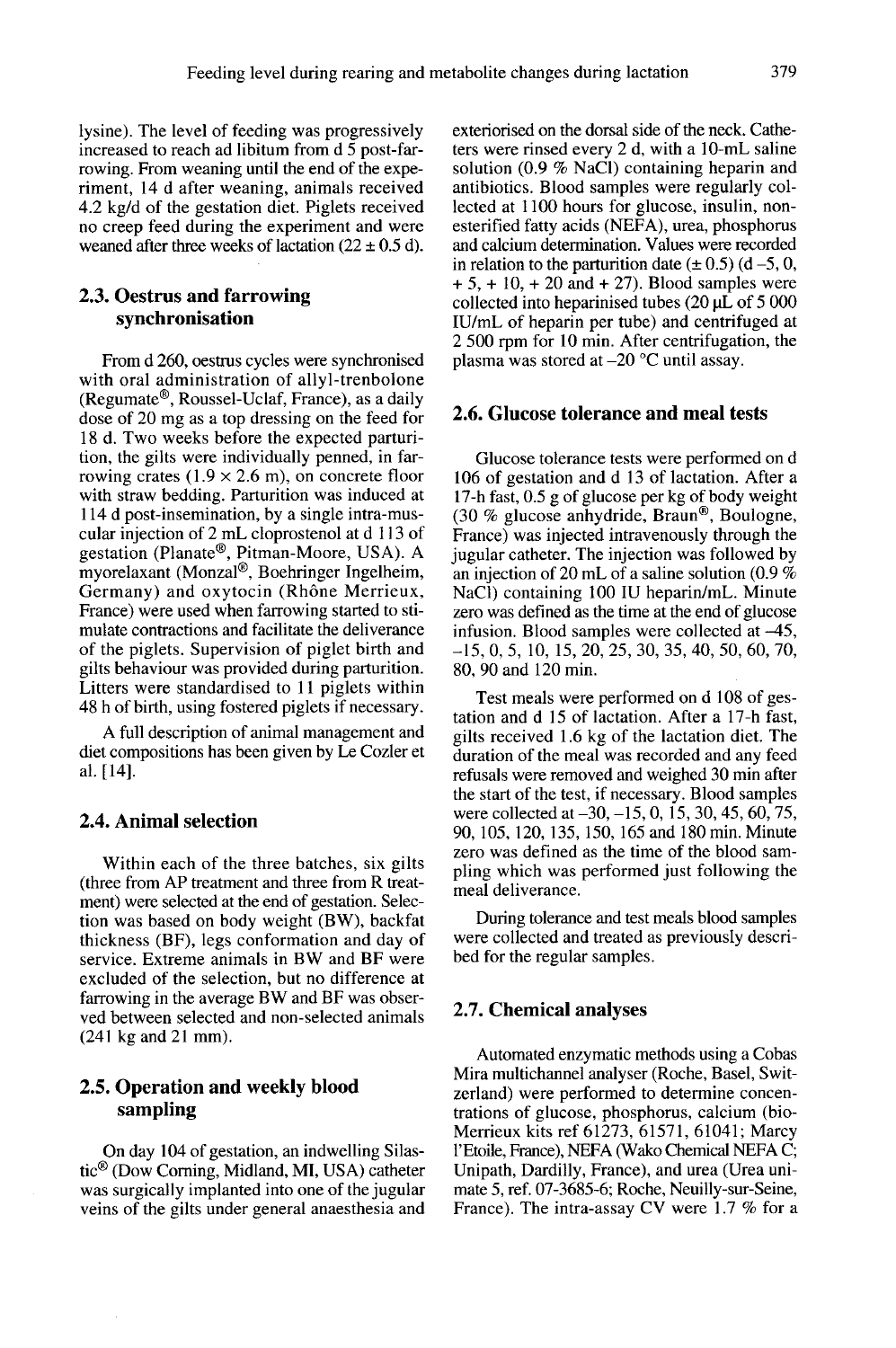880 mg/L sample of glucose, 3.4 % for a 436 mg/L sample of phosphorus, 3.2 % for a 110 mg/L sample of calcium and 2 % for a 436 mg/L of urea. The inter-assay CV were 5.6 % for a 880 mg/L sample of glucose, 6.9 and 11.6 % for a 80 and a 50 mg/L sample of phosphorus, respectively, 13.7 % for a 108 mg/L sample of calcium and 7.7 % for a 387 mg/L sample of urea.

Plasma levels of insulin were measured with a validated RIA method [19]. Sensitivity was 3 µIU/mL. Intra-assay CV of 10, 6 and 7  $%$  and inter-assay CV of 14, 19 and 24 % were obtained from pool samples containing 3.8, 63.6 and<br>263.3 µIU/mL of insulin.

#### 2.8. Calculations and statistical analysis

Data on daily samples were analysed by split plot analyses, using the GLM procedures of SAS [21]. The model tested the effect of treatment during rearing against effect of animal nested within treatment as error term, whereas the effect of day of sampling and the interaction of the day of sampling with treatment were tested against the residual error of the model, according to the SAS [21] specifications for repeated measures analysis. Significant interactions being observed, effect of feeding treatment was also tested within day of sampling, and the effect of day of sampling was analysed within treatment.

For glucose tolerance tests, the half life of the injected glucose and maximum increase in glycaemia were determined using the NLIN procedures of SAS [21]. For each treatment, the following model was used:

 $A_{\text{H}} = A_{\text{p1}} + A_{\text{MAX}1}$  is  $B = A_{\text{data}} + A_{\text{data}}$ , where  $I = \text{mean}$ <br>  $X_{\text{p1}} = \text{pre-test}$  concentration of glucose,  $X_{\text{MAX}1} = \text{the maximal increase in glucose concentration}$ the maximal increase in glucose concentration immediately after the infusion,  $X_{di}$ , the difference between initial and asymptotic concentrations of glucose,  $t_i$  = time (min) relative to the end of the pulse dose of glucose  $(0 < t<sub>i</sub> < 60)$ . Ordinary least square estimates of parameters were obtained square estimates of parameters were columned<br>using the Marquardt iterative method with a<br>convergence criterion of  $10^{-8}$ . Parameter estimates were compared between treatments using the extra sum of squares principle. A full description of the method used was given by Van Milgen et al. [26].

Data on glucose, insulin, NEFA, lactate and urea concentrations before the test (meal or glu cose tolerance); 1 h after the beginning of the test; 2 h after the beginning of meal in the case of the test meal; 3 h after the infusion in case of glucose tolerance test were analysed. A numeric expression for glucose tolerance was obtained by integrating the glucose concentration curves from glucose tolerance tests over 0-120 min using fasting levels as base line. The incremental insulin area was calculated by integrating the hormone concentration curve. The calculations were performed by an interpolation of the evolution of glycaemia or insulinemia concentrations between two consecutive points. Maximum increases in glucose and insulin concentrations, and the corresponding times needed to reach these maximal values during the tests meal, were determined. Data were analysed by split plot analyses, using the GLM procedures of SAS [21]. The model tested the effect of treatment during rearing against the effect of animal within treatment, whereas the effect of sampling day and the interaction of sampling day with treatment were tested against the error of the model. When significant interactions were found, the effect of treatment within stage was tested.

The evolution of the concentrations of glu- cose, insulin and NEFA immediately after the start of meal and glucose tolerance tests were analysed using multivariate analysis with repeated measure analysis of variance, because the concentrations of glucose, insulin and NEFA were interrelated. Concentrations of glucose, insulin and NEFA were dependant variables and treatment during rearing was the independent variable. A repeated statement for time was included and basal concentrations were used as a covariable.

#### 3. RESULTS

A total of 17 gilts of the 18 initially selected were used in the final calculations. One of the AP gilts was sick during lactation. Most of the gilts farrowed on d 114 of gestation (85 %) and average gestation length was  $114 (\pm 0.5)$  days.

#### 3.1. Weekly sampling

The concentrations of plasma metabolites at  $d - 5$ , 0,  $+5$ ,  $+10$ ,  $+20$  and  $+27$  relative to parturition are summarised in table I.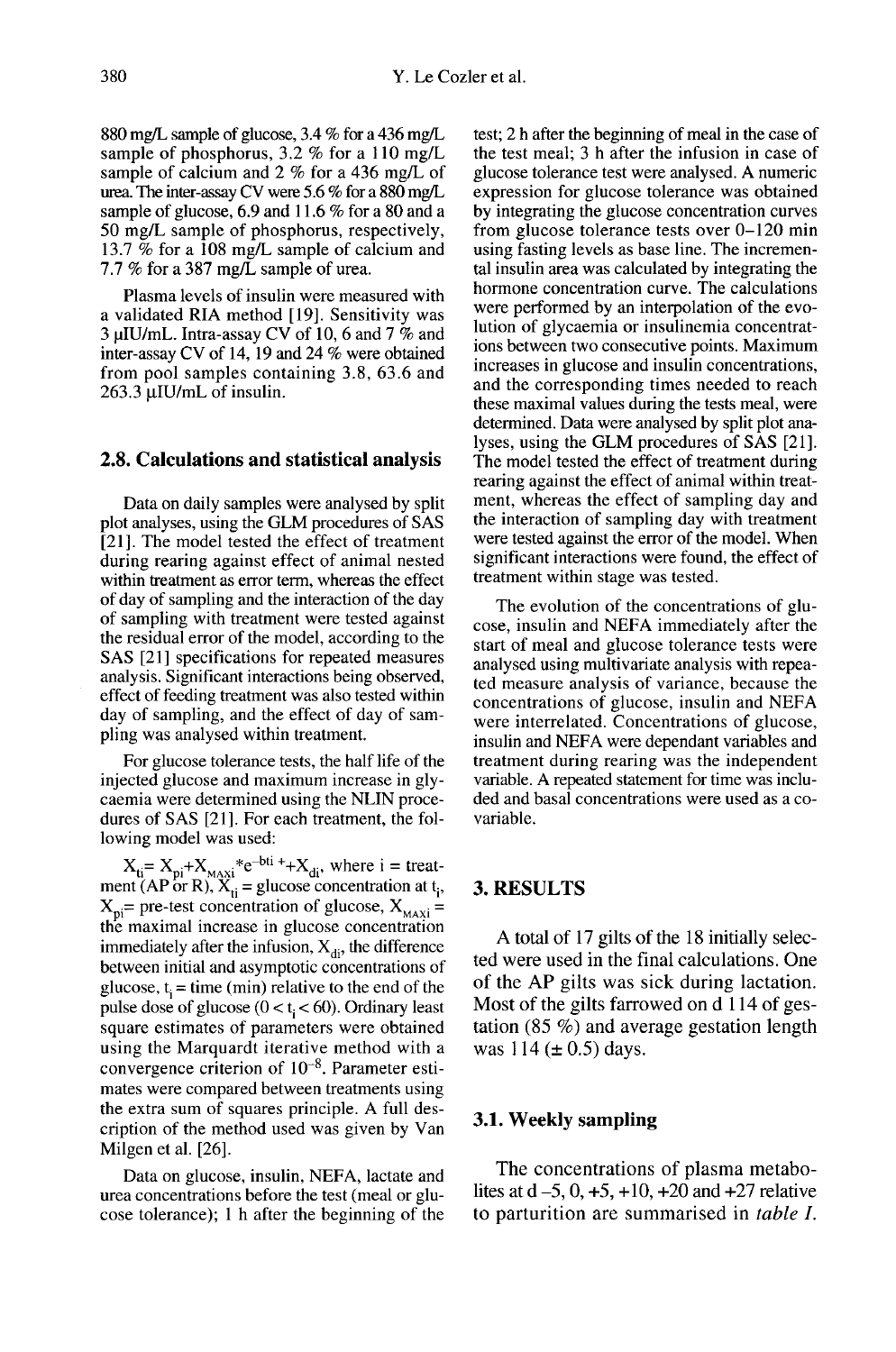Table I. Plasma metabolite concentrations at different times relative to parturition in primiparous sows fed to appetite (AP) or at 80 % of the AP level<br>(R) during rearing\*!

| D                                                                                                                                                                              |                   |                    |                             |                                |                   |                                                                                                                                                                                                                                                                                                    |                  |                    |                             |                                                |                    |                   |                  |
|--------------------------------------------------------------------------------------------------------------------------------------------------------------------------------|-------------------|--------------------|-----------------------------|--------------------------------|-------------------|----------------------------------------------------------------------------------------------------------------------------------------------------------------------------------------------------------------------------------------------------------------------------------------------------|------------------|--------------------|-----------------------------|------------------------------------------------|--------------------|-------------------|------------------|
| Feed treatment during rearing                                                                                                                                                  |                   |                    | $\mathsf{A}^{\mathsf{P}}$   |                                |                   |                                                                                                                                                                                                                                                                                                    |                  |                    | $\approx$                   |                                                |                    |                   |                  |
|                                                                                                                                                                                |                   |                    | Day relative to parturition |                                |                   |                                                                                                                                                                                                                                                                                                    |                  |                    | Day relative to parturition |                                                |                    |                   |                  |
| Daily feed allowance $(kg)$ 2.6                                                                                                                                                |                   |                    | $+5$<br>al (4.8) $\cdot$    | + 10 + 20<br>al (5.2) al (6.8) |                   | $^{+27}_{+4.2}$                                                                                                                                                                                                                                                                                    | -რ<br>2.6        |                    |                             | $+5$ $+10$ $+20$<br>al (5.7) al (7.0) al (8.2) |                    | $+27$<br>4.2      | rsd <sup>2</sup> |
| <b>Blood variables</b>                                                                                                                                                         |                   |                    |                             |                                |                   |                                                                                                                                                                                                                                                                                                    |                  |                    |                             |                                                |                    |                   |                  |
| NEFA (µEq/L)                                                                                                                                                                   | $148.5^{a}$       | 529.9 <sup>b</sup> | 106.7 <sup>a</sup>          | $280.4^{a}$                    | 91.7ª             | 250.0ª                                                                                                                                                                                                                                                                                             | $105.6^{a}$      | 375.3 <sup>b</sup> | 82.044                      | 179.3ª                                         | 114.9 <sup>a</sup> | 98.2‡ª            | 171.9            |
| Glucose (mg/dL)                                                                                                                                                                | 107.7             | 92.5               | 95.4                        | 94.8                           | 113.2             | 91.0                                                                                                                                                                                                                                                                                               | 112.2            | 108.7              | 112.3 <sup>†</sup>          | 108.4†                                         | 113.4 101.0#       |                   | 18.9             |
| Insulin $(\mu U/mL)$                                                                                                                                                           | $71.7^c$          | 18.2ª              | 73.9 <sup>c</sup>           | 49.4 <sup>bc</sup>             | 92.1 <sup>d</sup> | $39.4^{bc}$                                                                                                                                                                                                                                                                                        | 124.6ª           | 7.4 <sup>b</sup>   | $110.24^{a}$                | $78.54^{a}$                                    | $85.5^a$           | 63.0ª             | 44.6             |
| Urea (mmol/mL)                                                                                                                                                                 | 5.1 <sup>ab</sup> | $3.5^{\circ}$      | 5.4 <sub>b</sub>            | 6.0 <sup>b</sup>               | 6.4 <sup>b</sup>  | 4.9ab                                                                                                                                                                                                                                                                                              | 3.9 <sup>a</sup> | 3.8 <sup>a</sup>   | 5.94a                       | $7.4 + c$                                      | $6.9^{\circ}$      | 5.0 <sup>ab</sup> | $\ddot{5}$       |
| Calcium (mg/L)                                                                                                                                                                 | 97.8              | 96.8               | 93.6                        | 94.5                           | 94.4              | 95.5                                                                                                                                                                                                                                                                                               | 96.5             | 93.2               | 91.4                        | 93.2                                           | 91.5               | 96.8              | 6.5              |
| Phosphorus (mg/L)                                                                                                                                                              | 63.9ª             | 72.6 <sup>b</sup>  | 63.7 <sup>a</sup>           | 65.2b                          | 60.8 <sup>b</sup> | 63.0 <sup>b</sup>                                                                                                                                                                                                                                                                                  | 62.7             | 72.0               | 62.2                        | 661                                            | 63.0               | 64.5              | $\frac{8}{3}$    |
| brackets correspond to the feed intake recorded at this stage.<br>rsd, residual standard deviation.<br>* Abbreviations: AP, fed to<br><sup>1</sup> Data are mean values of nir |                   |                    |                             |                                |                   | ne observations in the AP treatment, eight in the R one for NEFA; al corresponded to free access to feed during lactation and the values between<br>appetite 2 h per day from start to service; R, 80% of AP feed level from start to service at the same weight; NEFA: non-esterified fatty acid. |                  |                    |                             |                                                |                    |                   |                  |
| $\dagger$ , $\dagger$ , within a row, different from corresponding AP day at P < 0.05 and P < 0.1, respectively.                                                               |                   |                    |                             |                                |                   |                                                                                                                                                                                                                                                                                                    |                  |                    |                             |                                                |                    |                   |                  |

a, b, c, d within each treatment, means on a row with different letters significantly differ, P < 0.05.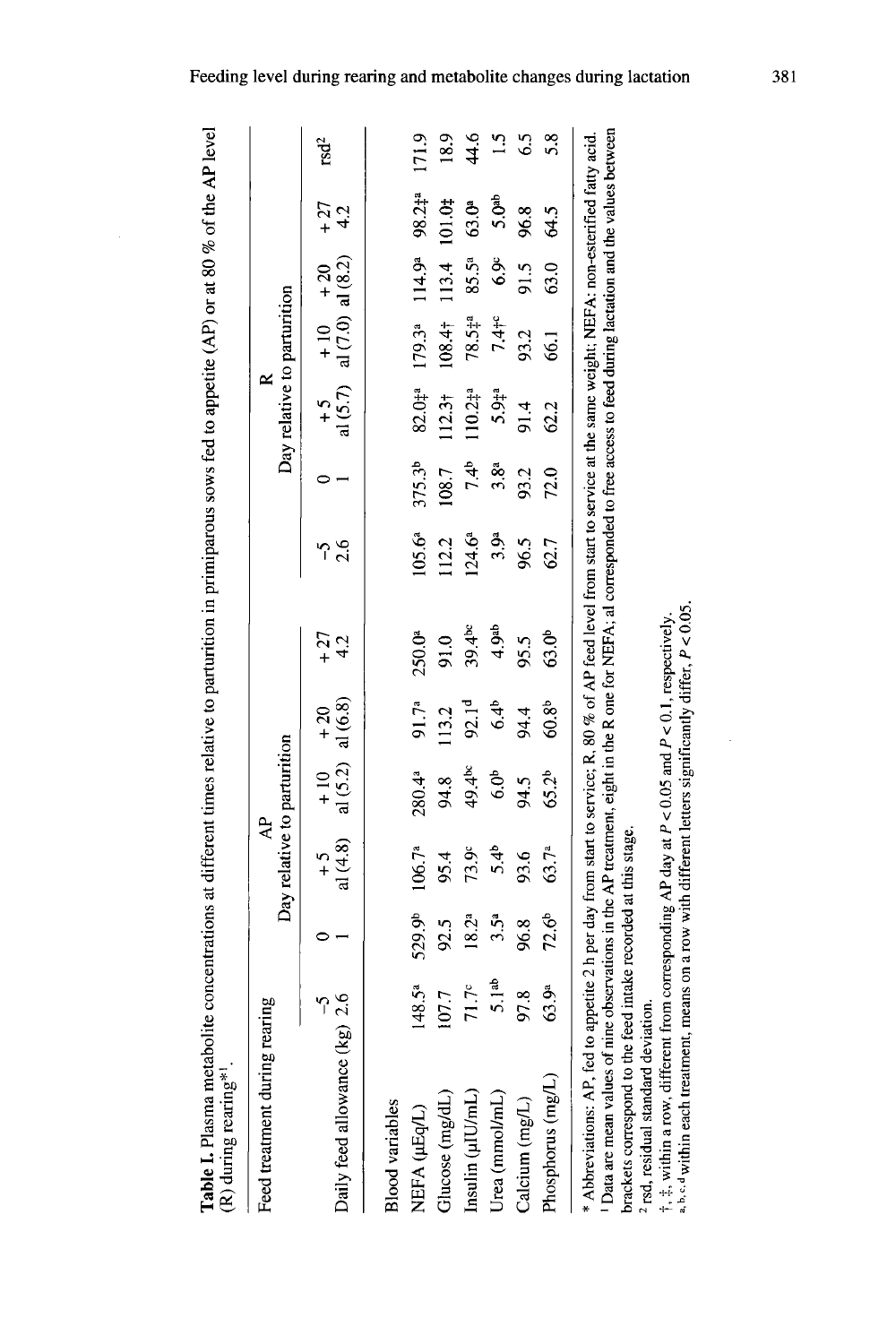Concentration of calcium was not affected by the day of sampling or the feeding treatment during rearing  $(94.6 \pm 6.5 \text{ mg/L})$ . Level of phosphorus was significantly higher by about 10 mg/L the day of parturition than it was either before or after farrowing in AP sows, whereas no statistical difference was observed in R gilts. Plasma concentration of NEFA was significantly higher at parturition than during the pre- or post-partum periods in the two treatments  $(table I)$ .

During lactation, NEFA level reached a maximal value on  $d+10$ , but no significant effect of lactation day was observed. Concentration of urea increased during lactation and decreased after weaning to reach similar values to those observed at the end of gestation *(table I)*. Insulin level was significantly lower during parturition than at the end of gestation  $(d-5)$  or during the rest of experiment  $(d + 5 to d + 27)$ .

Table II. Mean values (± s.e.m.) of plasma metabolite concentrations during glucose tolerance  $tests$ <sup>\*</sup>.

| Item                                 |                                                  | Gestation (d 106) |                   | Lactation (d 13) |            | Statistical significance |        |  |
|--------------------------------------|--------------------------------------------------|-------------------|-------------------|------------------|------------|--------------------------|--------|--|
|                                      | AP                                               | $\mathbb{R}$      | AP                | R                | T          | S                        | $T^*S$ |  |
|                                      | Total area under the curve between 0 and 120 min |                   |                   |                  |            |                          |        |  |
| Insulin <sup>1</sup>                 | $4.6 \pm 0.8$                                    | $3.9 \pm 0.8$     | $5.4 \pm 1.2$     | $4.0 \pm 0.7$    | ns         | ns                       | ns     |  |
| Glucose <sup>2</sup>                 | $4190 \pm 820$                                   | $4740 \pm 770$    | $8980 \pm 1480$   | $6130 \pm 770$   | ns         | $\ast$ $\ast$            | ns     |  |
| Max increase in insulin <sup>5</sup> |                                                  |                   |                   |                  |            |                          |        |  |
|                                      | $175.0 \pm 22.8$                                 | $143.1 \pm 26.1$  | $144.0 \pm 27.3$  | $126.8 \pm 22.8$ | Ť          | ns                       | ns     |  |
| Time $(min)^3$                       | $17.5 \pm 2.5$                                   | $21.9 \pm 2.7$    | $16.3 \pm 2.5$    | $19.4 \pm 1.0$   | t          | ns                       | ns     |  |
| Pre-test value of                    |                                                  |                   |                   |                  |            |                          |        |  |
| Glucose <sup>4</sup>                 | $88.4 \pm 2.9$                                   | $94.0 \pm 3.9$    | $61.9 \pm 3.3$    | $67.3 \pm 3.9$   | ns         | ***                      | ns     |  |
| Insulin <sup>5</sup>                 | $10.8 \pm 1.8$                                   | $11.1 \pm 3.4$    | $3.0 \pm 0.3$     | $3.0 \pm 0.3$    | ns         | ***                      | ns     |  |
| Urea <sup>6</sup>                    | $3.9 \pm 0.3$                                    | $4.2 \pm 0.4$     | $6.0 \pm 0.6$     | $7.3 \pm 0.4$    | *          | ***                      | ns     |  |
| NEFA <sup>7</sup>                    | $270 \pm 31$                                     | $266 \pm 28$      | $1470 \pm 40$     | $1156 \pm 60$    | ns         | ***                      | ns     |  |
| Value at 60 min of                   |                                                  |                   |                   |                  |            |                          |        |  |
| Glucose                              | $71.8 \pm 5.5$                                   | $72.6 \pm 5.8$    | $106.0 \pm 12.0a$ | $69.7 \pm 7.2b$  | $\ddagger$ | ns                       | *      |  |
| Insulin                              | $12.9 \pm 3.0$                                   | $15.4 \pm 5.2$    | $25.7 \pm 8.3a$   | $6.7 \pm 0.9$    | $\dagger$  | ns                       | $\ast$ |  |
| Urea                                 | $3.6 \pm 0.3$                                    | $4.0 \pm 0.4$     | $5.8 \pm 0.4$     | $6.9 \pm 0.3$    | $\ast$     | ***                      | ns     |  |
| <b>NEFA</b>                          | $163 \pm 38$                                     | $95 \pm 12$       | $594 \pm 133$     | $416 \pm 99.1$   | ns         | ***                      | ns     |  |
| Value at 120 min of                  |                                                  |                   |                   |                  |            |                          |        |  |
| Glucose                              | $81.1 \pm 3.6$                                   | $83.3 \pm 4.1$    | $52.9 \pm 4.0$    | $58.6 \pm 7.2$   | ns         | ***                      | ns     |  |
| Insulin                              | $7.3 \pm 1.5$                                    | $8.4 \pm 4.5$     | $3.7 \pm 0.6$     | $2.6 \pm 0.3$    | ns         | $\dagger$                | ns     |  |
| Urea                                 | $3.6 \pm 0.3$                                    | $4.1 \pm 0.4$     | $5.9 \pm 0.5$     | $5.0 \pm 0.4$    | $\ast$     | ***                      | ns     |  |
| <b>NEFA</b>                          | $572 \pm 78$                                     | $419 \pm 99$      | $1372 \pm 177$    | $1424 \pm 134$   | ns         | ***                      | ns     |  |

\*Abbreviations: see table I; T: feed treatment during rearing; S: stage of experiment (gestation or lactation); T\*S: interaction between stage and treatment.

Statistical significance: \*\*\*:  $\vec{P}$  < 0.001; \*\*:  $P$  < 0.01; \*:  $P$  < 0.05;  $\dagger$ :  $P$  < 0.1; ns:  $P$  > 0.1; within a row, means with different superscript letters significantly differ at  $P < 0.05$ .

<sup>1</sup> Per  $10^3 \mu I U^{-1} mL^{-1}$ min; <sup>2</sup> per mg<sup>-1</sup>dL<sup>-1</sup>min.

<sup>3</sup> Time to reach the maximal value.

<sup>4</sup> Per mg/dL; <sup>5</sup> per  $\mu$ IU/mL; <sup>6</sup> per mmol/mL; <sup>7</sup> per  $\mu$ Eq/L.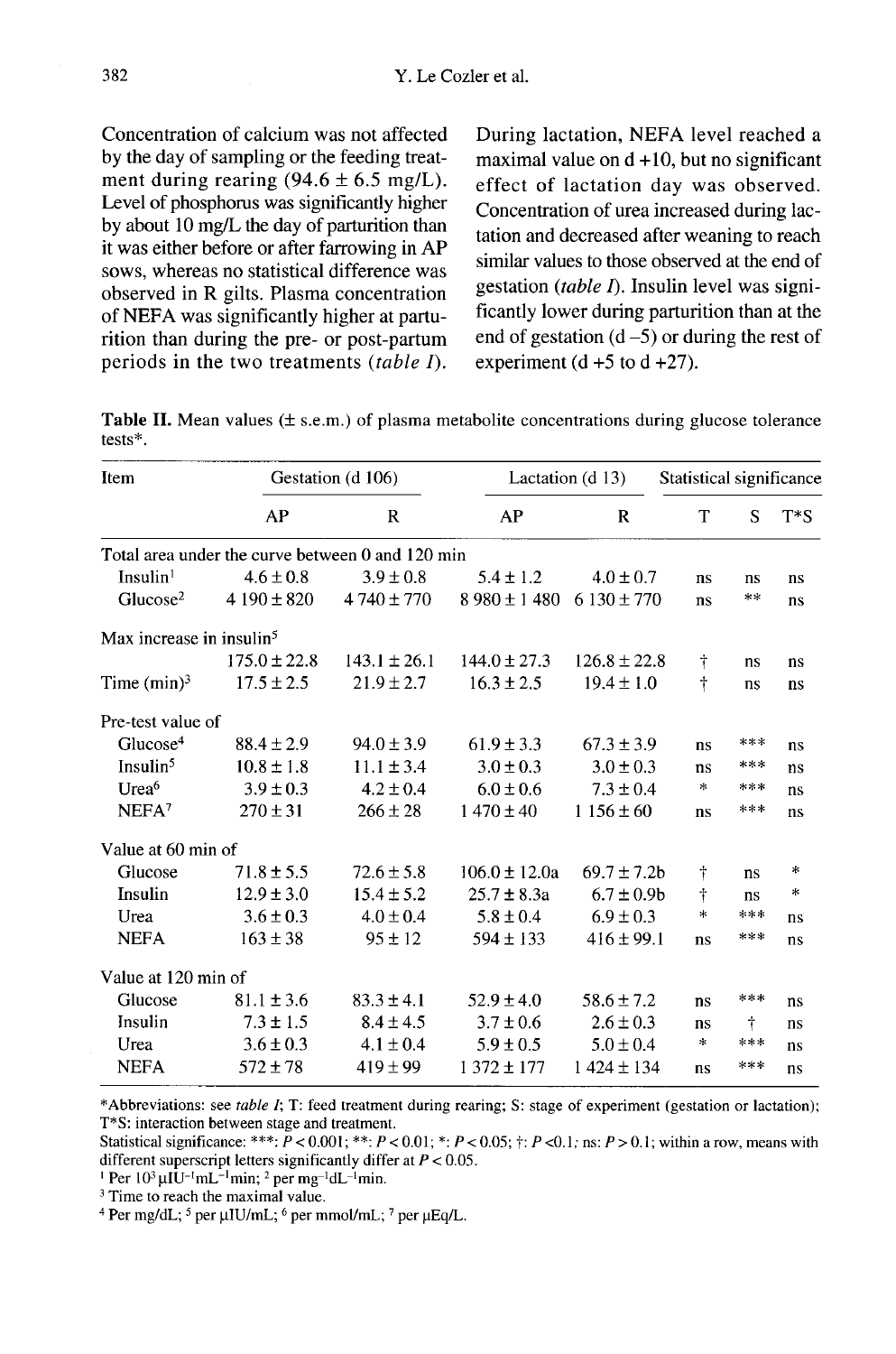No difference in metabolite levels among treatments was observed at  $d = 5$  or d 0 (table  $I$ . At d +5, plasma levels of glucose and insulin were higher ( $P < 0.05$ ) in the R gilts than in the AP ones, by 15 and 41  $\%$ , respectively, whereas the level of NEFA was lower by 9 % ( $P < 0.1$ ). At d +10, urea was 1.4 mmol/mL higher in the R gilts than in the AP females ( $P < 0.05$ ). No effect of treatment was observed at the end of lactation  $(d + 20)$ , whereas, after weaning  $(d + 27)$ , the glucose concentration was higher and the NEFA level tended to be lower in the R gilts than in the AP ones  $(P < 0.1)$ .

## 3.2. Glucose tolerance tests

Concentrations of glucose, insulin, NEFA and urea before the test were significantly different in gestation and in lactation,  $+26.5$  mg/dL,  $+7.9$  µIU/mL,  $-1$  036  $\mu$ Eq/L and -2.7 mmol/L, respectively (*table II*).<br>Only the urea level was affected by rearing treatment. It was higher in R gilts than in AP ones, by 0.8 mmol/L  $(P < 0.05)$ .

Profiles of glucose, insulin and NEFA during glucose tolerance tests are presented in *figure 1*. Immediately after the infusion of glucose, the plasma level of glucose increased, and reached values of 491 and 402 mg/dL in gestation and lactation, respectively. Insulinemia also increased immediately after infusion, and reached its maximal value 18 min later (figure 1 b, e). One hour after the infusion of glucose, the glu cose level was significantly higher during lactation than during gestation in the AP gilts, whereas 120 min after the infusion, it was lower during lactation than during gestation in both treatments ( $P < 0.05$ ). The area under the insulin curve was not affected by physiological state, but the area under the glucose curve was higher during lactation than during gestation ( $P < 0.01$ ). Immediately after the injection of glucose, NEFA decreased in gestation and lactation ( $figure 1$  c, f). One hour after the infusion of glucose, urea and NEFA levels were significantly higher during lactation than during gestation. After 120 min, urea and NEFA levels were still significantly higher in lactation than in gestation (table  $II$ ).

No effect of treatment during rearing was observed for most of the parameters, but a tendency (table II,  $P < 0.1$ ) to reach later the maximal insulin concentration value was observed in the R gilts than in the AP (20.6 and 16.9 min, respectively). The half-life of glucose was not different during gestation between treatments (figure 1  $a$ ,  $e$ ), but tended to be higher during lactation for the AP gilts than for the R ones (18.9 and 13.5 min, respectively;  $P < 0.1$ ). During lactation, glucose levels were significantly higher<br>from 20 to 80 min after the injection of glucose in the AP gilts (*figure 1 d*). No effect of treatment on glucose or insulin levels was observed, when expressed by the area under the curves (*table II*), but NEFA concentrations in gestation and lactation (*figure 1 c, f*) were higher in the AP gilts than in the  $R$ ones ( $P < 0.05$ ).

#### 3.3. Test meals

No differences between treatment and stage of experiment were observed for the duration of the test meals  $(14.8 \pm 7.3 \text{ min})$ . The test meals were performed 2 d after the glucose tolerance tests. Similar effects of treatment or physiological state as during tolerance test were observed for the pre-test values for most of the metabolites and consequently, were not presented in table III.

Glycaemia and insulinemia increased and reached their maximal value 1-h after the beginning of the meal *(table III)*. No effect of stage of experiment or treatment was observed on the time needed to reach the maximal values. Maximal values of glu cose and insulin were significantly higher during lactation than during gestation (by 28.6 mg/dL and 82.0 µIU/mL, respectively; table III). One hour after the beginning of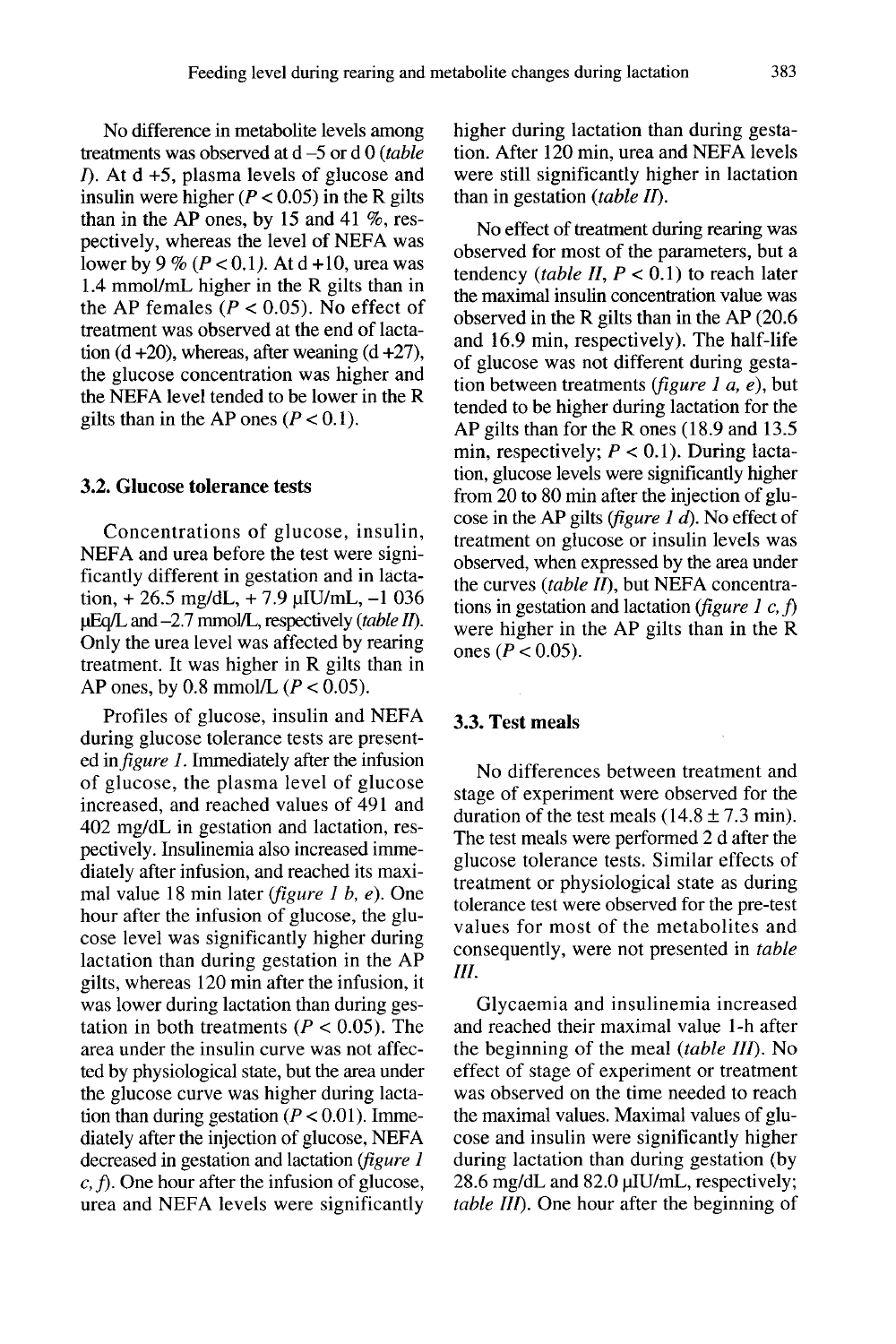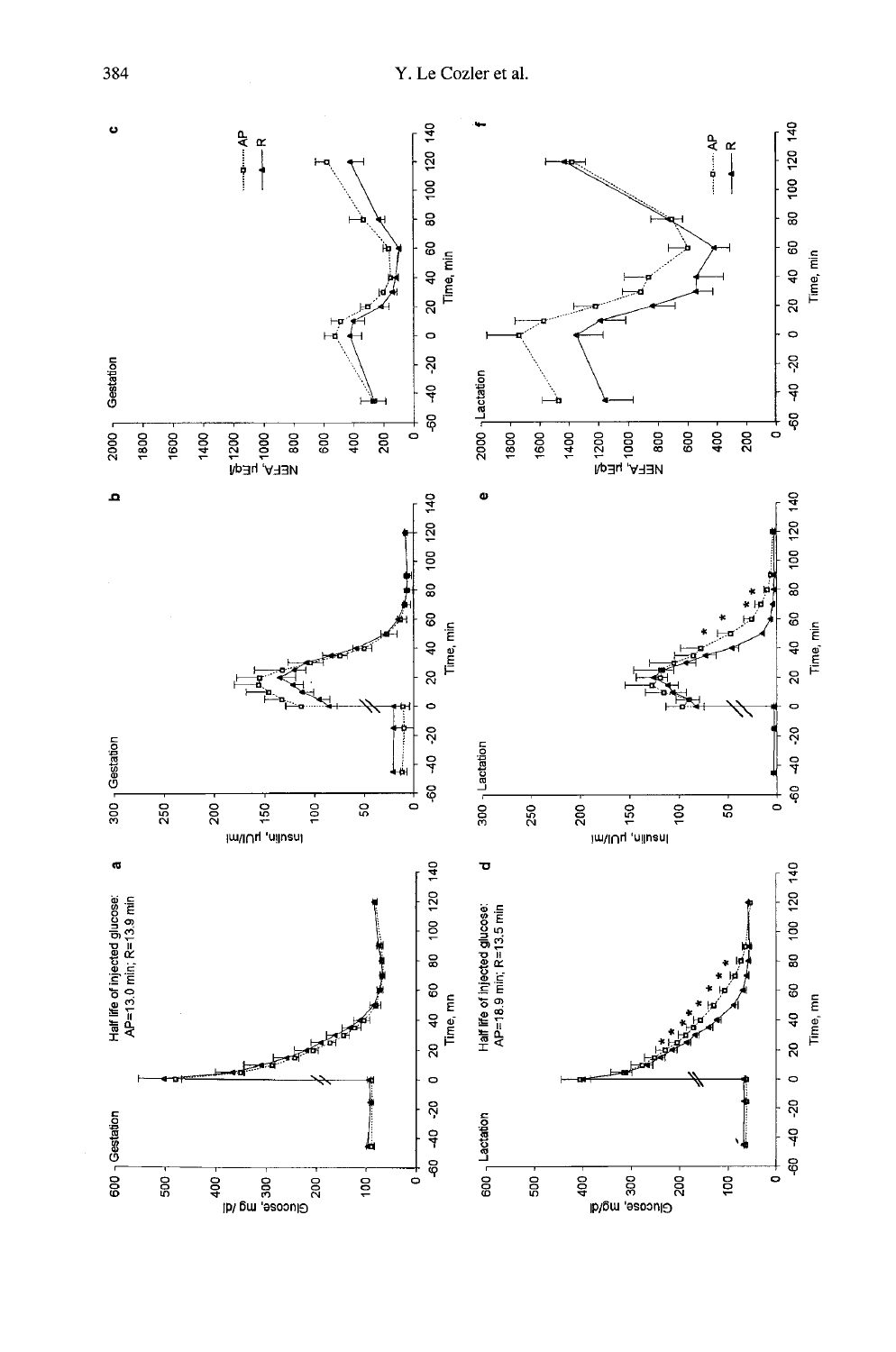the meal, urea concentration was significantly higher during lactation than during gestation, and glucose and NEFA levels tended to be higher during lactation than during gestation ( $P < 0.1$ ). Three hours after the

test, levels of glucose and insulin remained higher than before the test, whereas concentrations of urea and NEFA were lower (table III; figure 2  $a$ ,  $f$ ). Urea remained significantly higher during lactation than during

| Item                 |                                                   | Gestation (d 108) |                  | Lactation $(d 15)$ |            | Statistical significance |        |  |
|----------------------|---------------------------------------------------|-------------------|------------------|--------------------|------------|--------------------------|--------|--|
|                      | AP                                                | R                 | AP               | R                  | T          | S                        | $T^*S$ |  |
|                      | Total area under the curve, between 0 and 180 min |                   |                  |                    |            |                          |        |  |
| Insulin <sup>1</sup> | $8.5 \pm 1.2$                                     | $12.8 \pm 2.7$    | $17.1 \pm 2.2$   | $18.0 \pm 3.3$     | ns         | $**$                     | ns     |  |
| Glucose <sup>2</sup> | $2830 \pm 41$                                     | $4200 \pm 75$     | $9250 \pm 13$    | $7570 \pm 16$      | ns         | ***                      | ns     |  |
| Max increase in      |                                                   |                   |                  |                    |            |                          |        |  |
| Insulin              | $134.3 \pm 26.0$                                  | $212.8 \pm 43.6$  | $246.2 \pm 25.6$ | $268.4 \pm 56.9$   | ns         | ∗                        | ns     |  |
| Glucose              | $128.9 \pm 5.6$                                   | $140.2 \pm 6.8$   | $175.4 \pm 13.4$ | $160.6 \pm 12.1$   | ns         | **                       | ns     |  |
| Time $(min)^3$       |                                                   |                   |                  |                    |            |                          |        |  |
| Insulin              | $66.4 \pm 4.8$                                    | $70.0 \pm 5.0$    | $65.0 \pm 8.9$   | $60.0 \pm 8.3$     | ns         | ns                       | ns     |  |
| Glucose              | $57.5 \pm 7.7$                                    | $56.2 \pm 8.6$    | $60.2 \pm 5.6$   | $56.0 \pm 9.6$     | $ns$       | ns                       | ns     |  |
| Value at 60 min of   |                                                   |                   |                  |                    |            |                          |        |  |
| Glucose              | $114.4 \pm 6.0a$                                  | $132.7 \pm 5.9b$  | $148.8 \pm 15.3$ | $144.1 \pm 15.2$   | $\ddagger$ | $\dagger$                | ns     |  |
| Insulin              | $123 \pm 29$                                      | $182 \pm 47$      | $181 \pm 37$     | $226 \pm 62$       | ns         | ns                       | ns     |  |
| Urea                 | $2.8 \pm 0.2$                                     | $3.4 \pm 0.2$     | $5.9 \pm 0.8$    | $5.8 \pm 0.4$      | ns         | ***                      | ns     |  |
| <b>NEFA</b>          | $228 \pm 81$                                      | $154 \pm 38$      | $383 \pm 67$     | $176 \pm 31$       | $**$       | t                        | ns     |  |
| Value at 180 min of  |                                                   |                   |                  |                    |            |                          |        |  |
| Glucose              | $104.9 \pm 4.9$                                   | $107.2 \pm 3.4$   | $102.9 \pm 6.9$  | $93.8 \pm 6.5$     | ns         | t                        | ns     |  |
| Insulin              | $38.7 \pm 9.3$                                    | $34.3 \pm 8.5$    | $61.6 \pm 18.0$  | $40.8 \pm 12.2$    | ns         | ns                       | ns     |  |
| Urea                 | $3.2 \pm 0.2$                                     | $3.9 \pm 0.2$     | $6.0 \pm 0.5$    | $5.4 \pm 0.3$      | ns         | $***$                    | ns     |  |
| <b>NEFA</b>          | $198 \pm 38$                                      | $171 \pm 18$      | $288 \pm 68$     | $242 \pm 59$       | t          | Ť                        |        |  |

|  |  | <b>Table III.</b> Mean values $(\pm s.e.m.)$ of plasma metabolite concentrations during test meals*. |  |
|--|--|------------------------------------------------------------------------------------------------------|--|
|--|--|------------------------------------------------------------------------------------------------------|--|

\*Abbreviations: see table I; T: feed treatment during rearing; S: stage of experiment (gestation or lactation); T\*S: interaction between stage and treatment.\*Abbreviations: see tables I and II.

Statistical significance: \*\*\*:  $\tilde{P}$  < 0.001; \*\*:  $P$  < 0.01; \*:  $P$  < 0.05;  $\dagger$ :  $P$  <0.1; ns:  $P$  > 0.1; within a row, means with different superscript letters significantly differ at  $P < 0.05$ .

<sup>1</sup> Per  $10^3 \mu I \overline{U}$ <sup>-1</sup>mL<sup>-1</sup>min; <sup>2</sup> per mg<sup>-1</sup>dL<sup>-1</sup>min.

<sup>3</sup> Time to reach the maximal value.

<sup>4</sup> Per mg/dL; <sup>5</sup> per  $\mu$ IU/mL; <sup>6</sup> per mmol/mL; <sup>7</sup> per  $\mu$ Eq/L.

**Figure 1.** Mean values ( $\pm$  s.e.m.) for concentrations of plasma glucose (a, d), insulin (b, e) and nonesterified fatty acid (NEFA) (c, f) in gestation (G) or lactation ( $\tilde{L}$ ) following an intravenous injection of 0.5 g of glucose per kg of body weight. Samples were performed before and immediately after the infusion. Half-life of infused glucose was not different between treatments during gestation, but was significantly higher for AP sows during lactation ( $P < 0.05$ ). Effects of the stage of experiment (G or L) and of the interaction between the stage of the experiment and the sampling time were observed for glucose and NEFA profiles ( $P < 0.05$ ), whereas an effect of treatment was noted on NEFA concentrations ( $P < 0.05$ ).

\* For each profile, for each sampling time, concentrations of metabolites of the AP and R treatments differ,  $P < 0.05$ .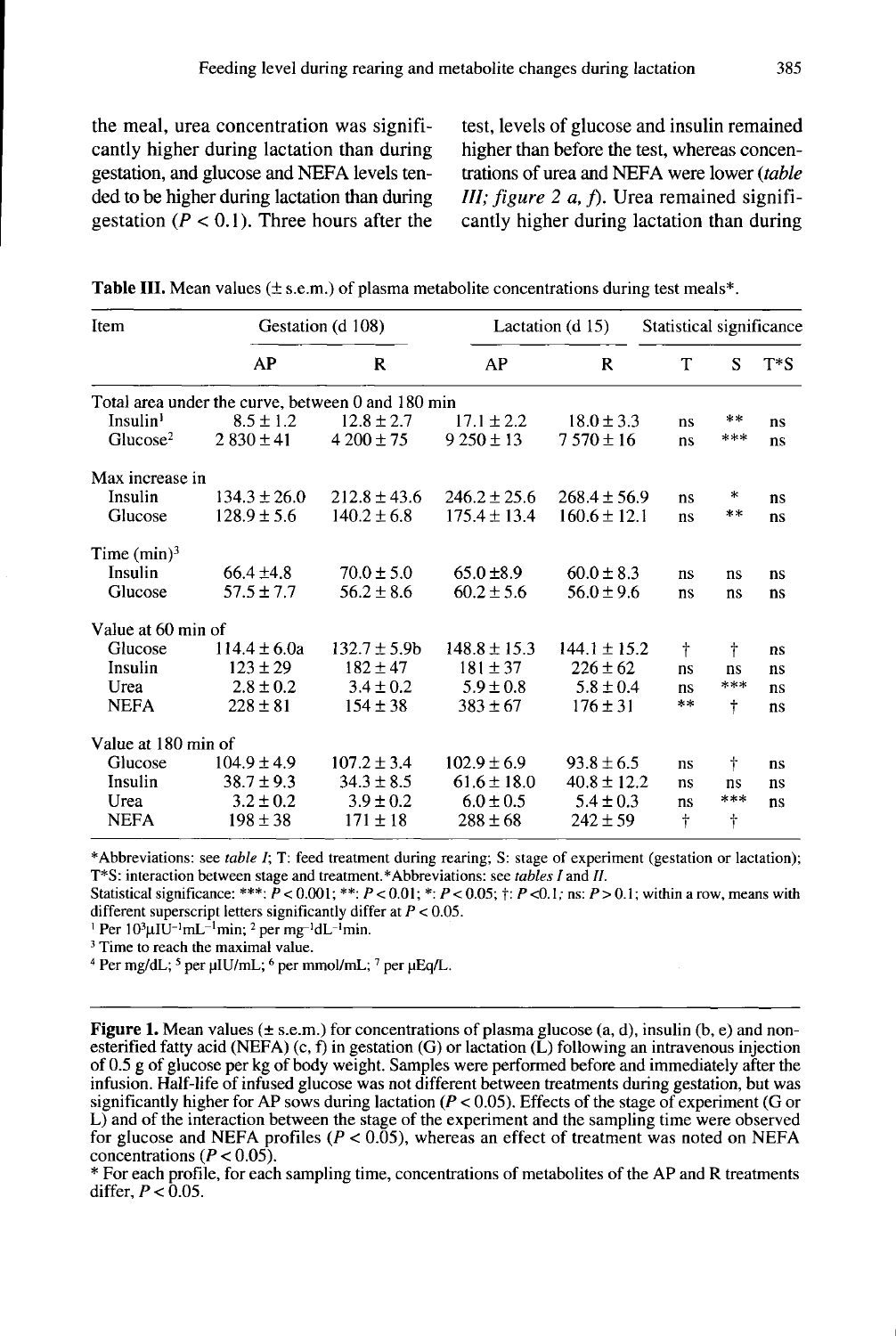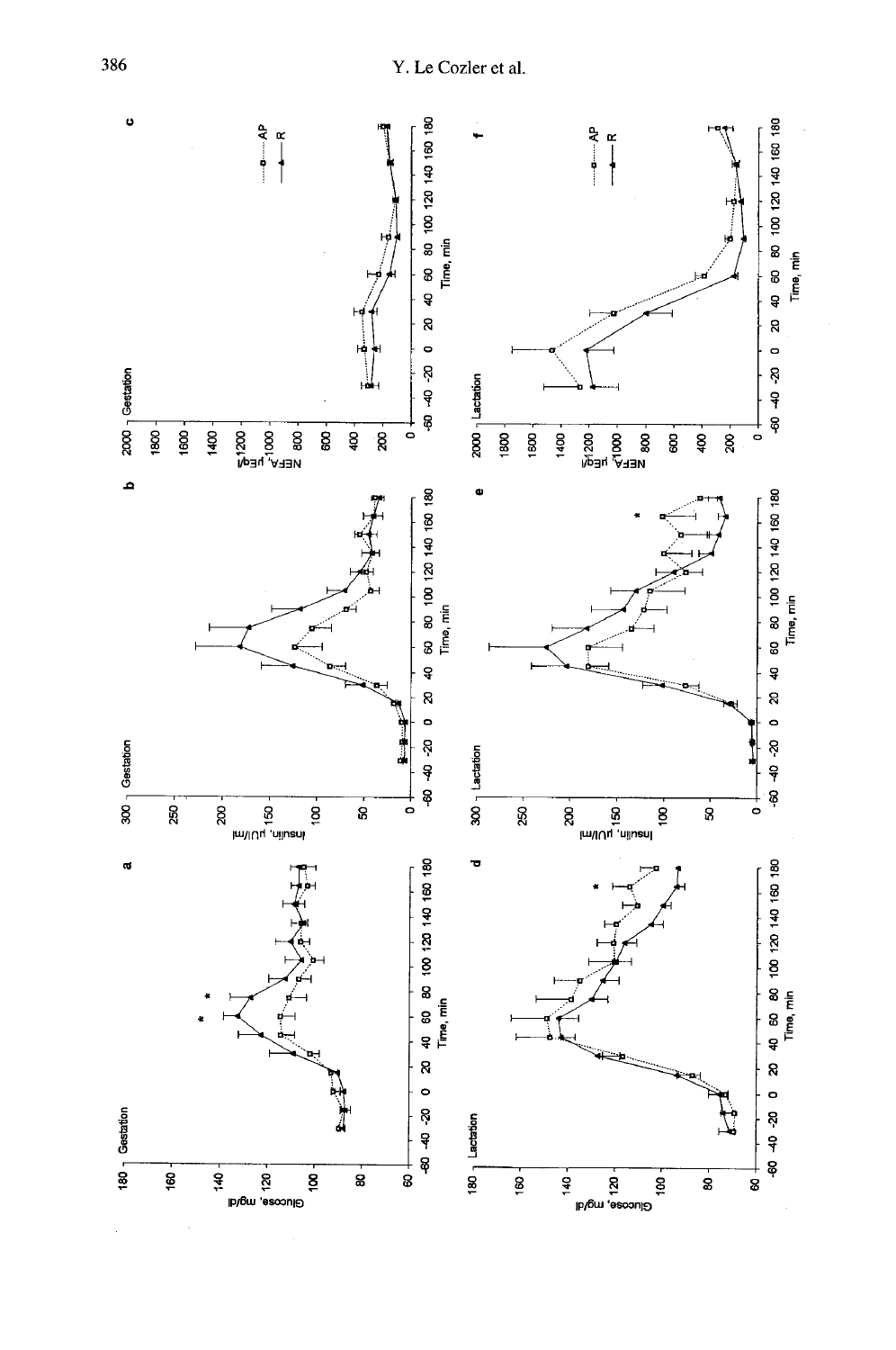gestation and was not affected by rearing treatment. After the meal, a lower NEFA concentration was observed both during gestation and lactation in the R group ( $P < 0.1$ ).

## 4. DISCUSSION

The results for NEFA concentrations in the weekly samples  $(d - 5)$  to  $+27$ , table I) are in agreement with those obtained in other recent studies [10, 25, 27]. The highest concentration of NEFA at parturition was partially due to the lower feed allowance the day of farrowing, compared with that given before or after farrowing. But this phenomenon may be amplified by metabolic changes associated with lactogenesis and parturition [25]. When lactogenesis occurs, the adrenergic receptor population increases in the adipose tissue, resulting in an increase in epinephrine-stimulated fatty acid release, and, consequently, a higher concentration of circulating NEFA [4].

In contrast with our results, some authors have observed a linear decrease in plasma NEFA concentration with the progress of lactation [10, 25]. Trottier and Easter [25] suggested that both the increase in feed intake during lactation and the accelerated uptake of NEFA by the mammary gland might explain this evolution. In the present work, a higher concentration of NEFA was observed during the second week of lactation than during the first one. This was followed by a reduction during the third week of lactation, which agreed with the results of Weldon et al. [27] and Neil [16]. As growth hormone is known to be a catabolic hormone, the decrease in its plasma level during

the third week of lactation observed by Schams et al. [22] may explain the decrease in NEFA at the end of lactation. Similarly, as IGF1 is known to act as an anabolic hormone for protein, its decrease during lactation, observed by Schams et al. [22], may explain the increase in urea level noted in the present work. The increase in urea level may reflect more pronounced protein losses at the end of lactation, but according to Neil [16], the high level in plasma urea could also reflect the fact that the dietary protein intake surpassed the actual requirements of the lactating sows. The differences in urea levels among treatment in the present work would then be the consequence of the higher feed intake in the R gilts compared to the AP ones [14].

In the present work, the concentrations of NEFA were lower at the beginning of lactation in the gilts restrictedly fed during rearing, and which, consequently, had lower body fat reserves at farrowing. Weldon et al. [27] also observed differences in NEFA levels during lactation in gilts fed different feeding levels during gestation. As litters were equalised at birth, the difference in NEFA levels between treatments could not be related to a different number of suckling piglets and consequently, to a different level of milk production, as proposed by Neil [16]. Thus, gilts from both treatments had similar nutritional demands, as illustrated by the similar growth of the litters [14]. It has been reported in cows that mobilisation of body fat during lactation occurs because the energy supplied by the daily feed intake is too low to meet the needs for milk production [15]. Bareille and Faverdin [1] suggested that body fat mobilisation in early

**Figure 2.** Mean values ( $\pm$  s.e.m.) for concentrations of plasma glucose (a, d), insulin (b, e) and nonesterified fatty acid (NEFA)  $(c, f)$  in gestation or lactation following test meal. All animals received 1.6 kg feed after a 17-h fast and samples were performed before and immediately after the meal delivery. Effect of stage (G or L) was observed for insulin and NEFA levels, whereas a significant interaction between the stage of experiment and the time of sampling was observed for all metabolities ( $P$  $< 0.05$ ).

<sup>\*</sup> For each profile, for each sampling time, concentrations of metabolites of the AP and R treatments differ,  $P < 0.05$ .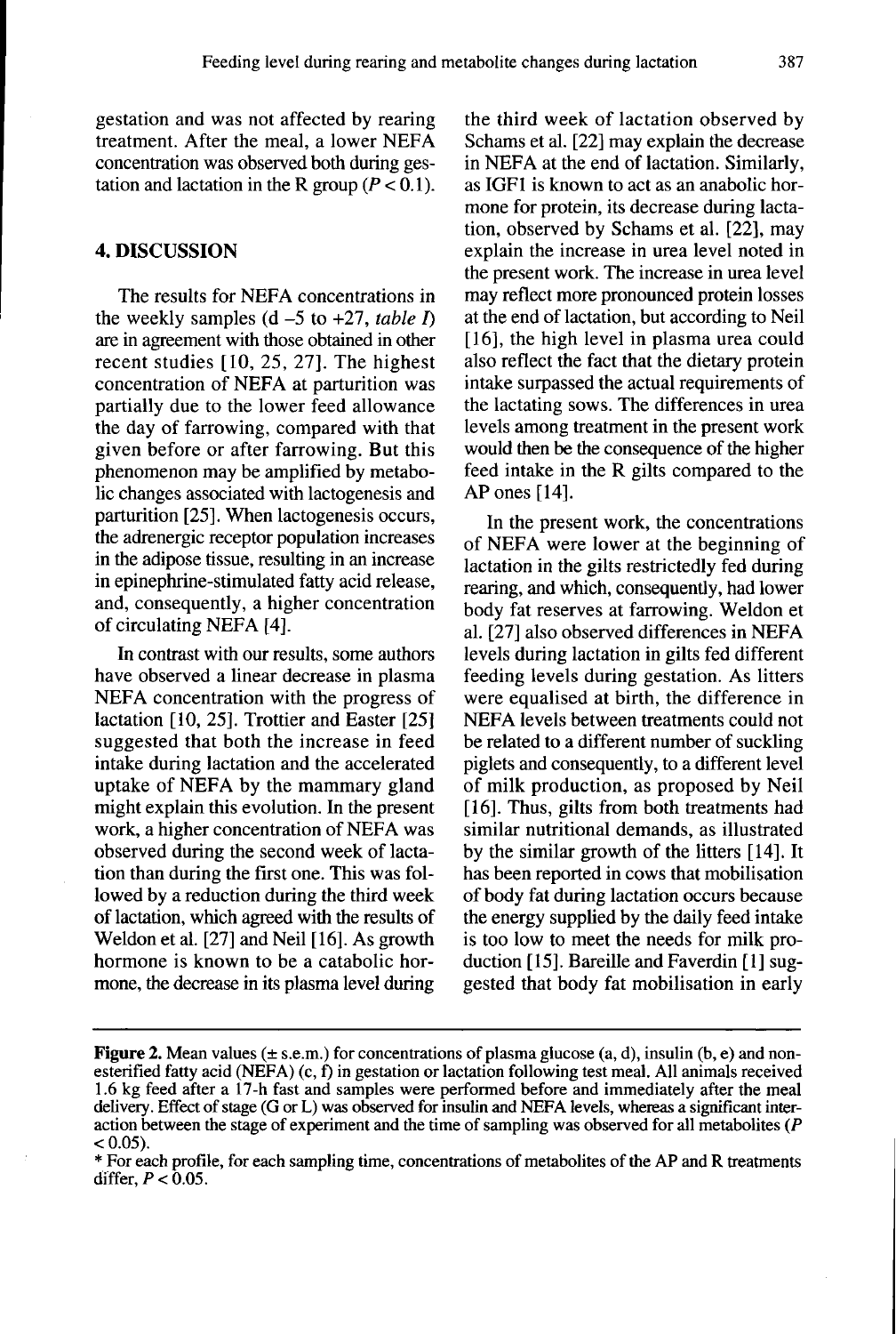lactation would be the initial phenomenon orchestrating a limitation of the daily feed intake in cows, by a direct metabolic inhibitory effect. The mechanisms involved in the negative relationship between feeding level during rearing and ad libitum feed intake during lactation would then be related to the lipostatic regulation of long-term feed intake (Kennedy, 1953, cited by Kissileff and Van Itallie [13]). Thus, similar to the suggestion of Dourmad [6], the body composition at farrowing could then explain most of the effects of the feeding level during rearing on metabolite profiles and feed intake during lactation. The higher concentration of NEFA during lactation in gilts fed ad libitum during rearing was more likely the result of higher body reserves at farrowing rather than that of the lower feed intake during lactation.

Plasma glucose and insulin concentrations the day of parturition were not affected by feeding treatment during rearing, probably because all animals received only 1 kg feed the morning of farrowing, following a 17-h fast. At  $d + 5$  and  $d + 10$ , these concentrations of glucose and insulin tended to be lower in the fat gilts, which had been fed ad libitum during rearing, than in the thin ones. Similar results were observed in gilts receiving different levels of feed during gestation [27, 29]. Weldon et al. [27] demonstrated that regular injection of insulin is effective in increasing circulating concentration of insulin and in stimulating feed intake. According to these authors, the postpartum hypophagia observed in sows fed ad libitum during gestation is related to a reduced glucose tolerance and an insulin resistance. Thus this phenomenon would be related to the glucostatic regulation of shortterm feed intake first developed by Mayer (1955, cited by Kissileff and Van Itallie [13]), complementing the theory of the lipostatic regulation of long-term feed intake previously described.

The results from glucose tolerance tests gave more information on the possible differences in glucose tolerance and/or insulin resistance between gilts with different body reserves at service. The absence of dif ference between treatments for the peak value of glucose following the infusion confirmed that the amount of glucose infused provided similar initial concentrations of plasma glucose [29]. During the glucose tolerance test performed in lactation, the lower half life of glucose in gilts with low body reserves at farrowing suggested a better glucose tolerance in these females. This is in agreement with Weldon et al. [27], who observed similar effects of glucose tolerance during lactation in gilts fed restrictedly during gestation. At the end of gestation, the sensitivity of insulin release in response to glucose stimulation tended to be higher in the gilts with low reserves at service than in those with high body reserves, whereas no difference between treatments was observed in lactation. Insulin peaks were similar in both treatments after glucose infusion in lactation, but the decrease in insulin level happened faster in the gilts with low body reserves at service than in the other ones.

According to Weldon et al. [27], these prolonged high levels of glucose and insulin observed in fat animals might be explained either by an increase in the half life of insulin or by an increase in its secretion. In the present work, 1 h after the beginning of the glucose infusion during lactation, the insulin concentration was higher in the fat gilts. Similarly, the test meal performed during lactation confirmed that the levels of insulin tended to be higher 2 and 3 h after the start of the meal in the fat animals. But despite the fact that the glucose concentration seemed to be higher, no statistical difference was observed. The high persistence of glu cose and insulin concentrations after a meal may then delay the onset of the ensuing meal and reduce the number of meals per day [27] and therefore, may reduce daily feed intake, as was observed in the present experiment [14]. Dourmad [6] also observed a reduction in daily feed intake during lactation in primiparous sows, which received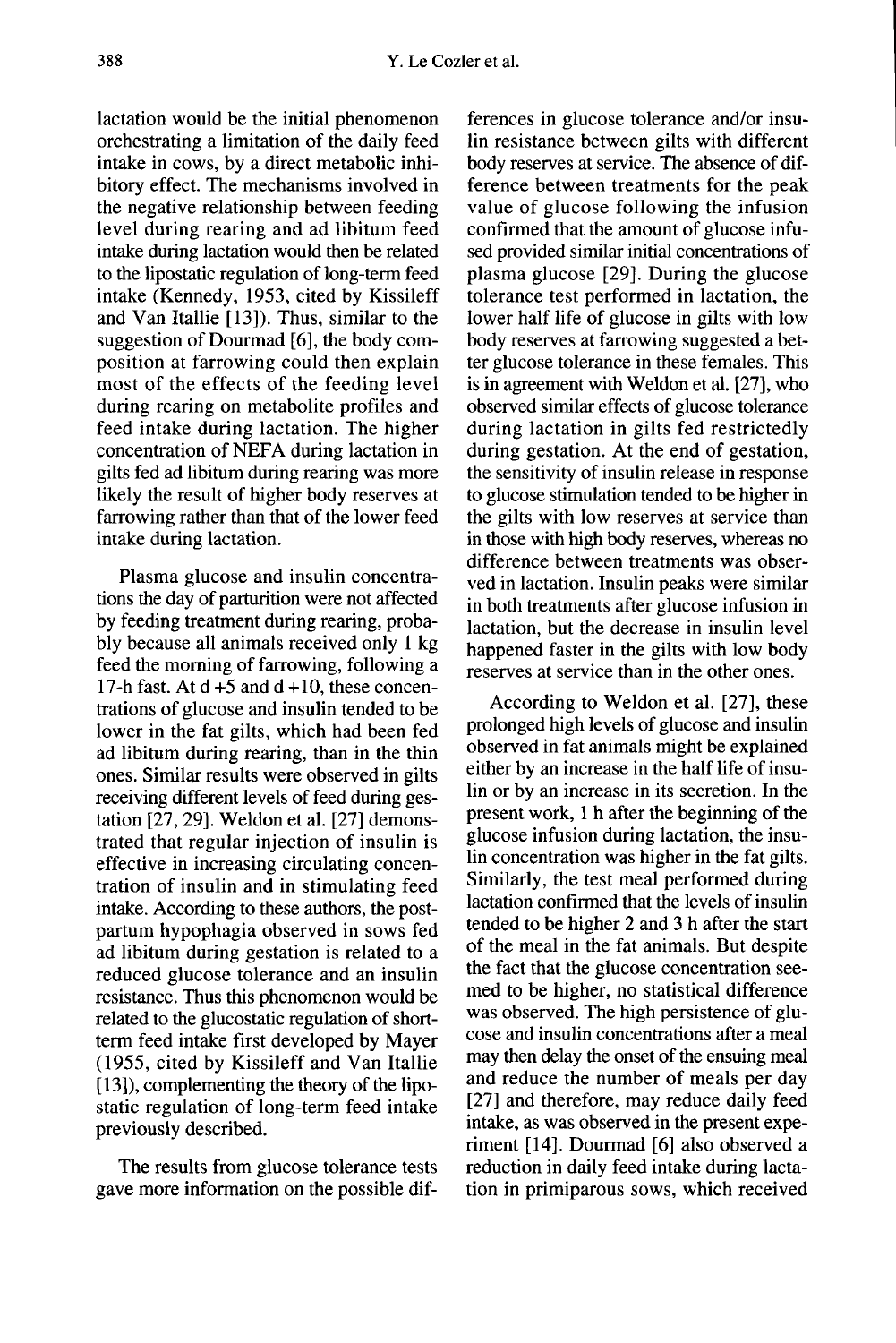different levels of feed during gestation, and this reduction was mostly the result of a reduction of meal size, rather than a decrease of the number of meals per day.

When glucose tolerance tests were performed in pregnant primiparous [29] or multiparous [7] sows, a difference in glucose tolerance was observed between animals with different fat reserves at the end of gestation. According to Xue et al. [29], the greater body fat reserves of sows fed a high energy level during pregnancy might impair their glucose tolerance and the sensitivity of their insulin release to glucose concentrations. In the present study, plasma level of glucose during gestation was not affected by rearing treatment after an infusion, but higher peaks of insulin were observed for fat gilts. This result suggested that more insulin had to be released for the same amount of infused glucose and consequently, these animals might be more resistant to insulin. Etienne et al. [7] observed a higher concentration of glucose during the entire gestation after a meal in sows fed a low level of feed during gestation, but these animals also had a lower level of circulating insulin. In the present work, the glucose concentration tended to be higher in lean gilts 1 h after the beginning of the test meal during gestation, suggesting a poor glucose tolerance.

The apparent difference between the results from the meal and glucose tolerance tests during gestation suggested that some differences in the physiology of the digestive tract of the animals reared differently may exist. Differences between an oral and intravenous infusion of glucose observed by Shuster et al. [24] in humans were also observed and may explain the differences observed in the present study. Shuster et al. [24] observed differences in concentrations of polypeptides and other digestive hormones between the two types of tests, that might influence insulin secretion. In pigs, regulation of feed intake is a combination of three different factors working largely in the duodenum: osmotic sensitivity, glucoreceptors and cholecystokinin [9]. Thus, possible differences in the digestive physiology, and in the regulation of the digestive peptides and hormones between fat and lean animals at farrowing may partially explain the differences observed between test results.

## 5. Conclusion

Restricting daily feed allowance to gilts during rearing produces animals with a lower fat content at farrowing. Fat sows at farrowing had higher plasma concentrations of nonesterified fatty acids and lower basic levels of insulin during lactation. They appeared to be less tolerant to glucose infusions and more resistant to insulin. After a test meal during lactation, higher plasma levels of glucose and insulin were observed in these animals. This could delay the onset of their next ensuring meal and/or its size. The differences observed between the concentration of substrates are probably responsible for the post-partum hypophagia observed in primiparous sow during lactation.

#### ACKNOWLEDGEMENTS

The authors gratefully thank Mr J. Van Milgen, for his help in the mathematical approach; Mr Y. Lebreton, J.C. Hulin, M. Massard, M. Lefebvre, J. Gauthier, G. Conseil, and all the staff at the Pig Research Station for taking care of the animals. They also wish to thank Drs H. Quesnel and M.C. Pere from Inra, St-Gilles, France, for reading the manuscript.

#### REFERENCES

- [11 ] Bareille N., Faverdin P., Lipid metabolism and intake behavior of dairy cows: effects of intra-<br>venous lipid and  $\beta_2$ -drenergic supplementation, **ERENCES**<br>Bareille N., Faverdin P., Lipid metabolism and<br>intake behavior of dairy cows: effects of intra-<br>venous lipid and  $\beta_2$ -drenergic supplementation,<br>J. Dairy Sci. 79 (1996) 1209-1220.
- [2] Bouillon Hausman D., Kasser T.R., Seerley R., Martin R.J., Studies of gestational diabetes using the pig as a model, in: Tumbleson (Ed.), Swine in Biomedical Research (1), Plenum Press, New York and London, 1986, pp. 561-572.
- [3] Brooks P.H., Feeding the reproductive female, Proc. Pig Vet. Soc. 9 (1982) 84-102.